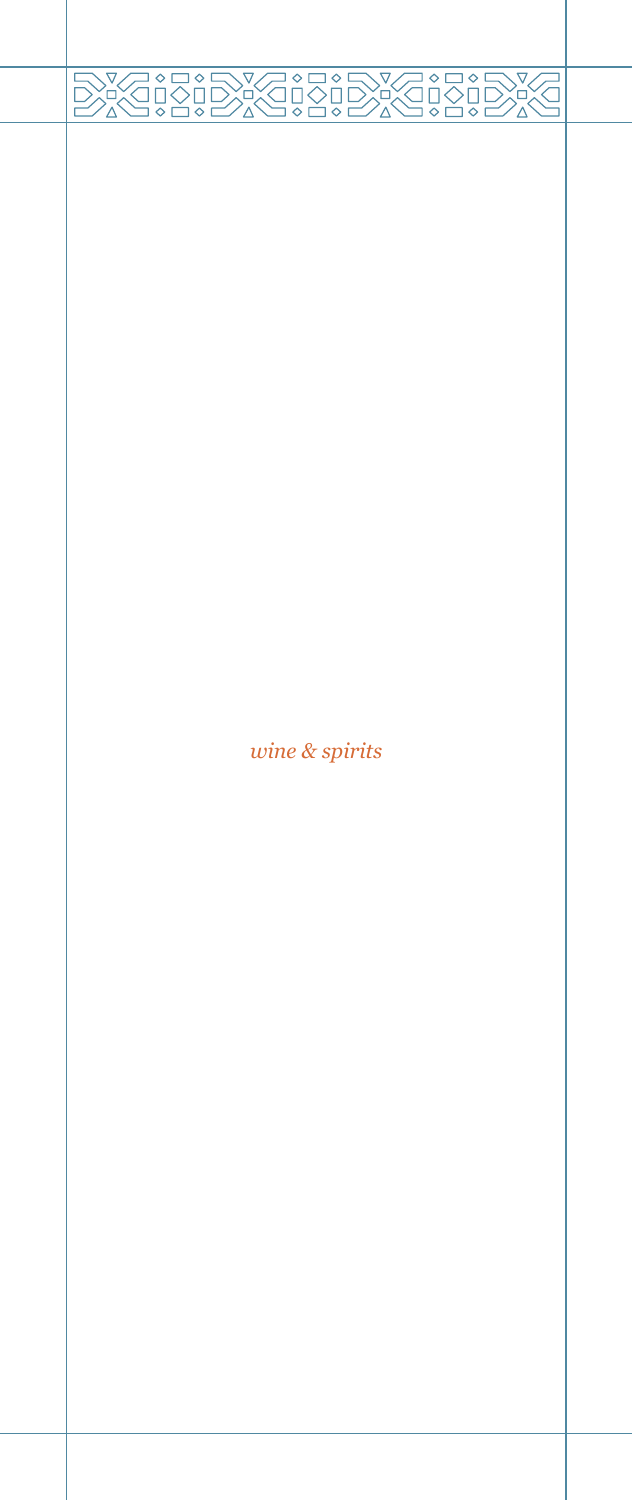# **Dienst Die Stein besonderen**

| sparkling by the glass                                                           | 5oz | 9oz | BTL |
|----------------------------------------------------------------------------------|-----|-----|-----|
| mionetto   prosecco<br>treviso, italy nv                                         | 14  |     | 65  |
| kir-yianni   xinomavro<br>'akakies rosé'<br>amyndeon, greece 2020                | 16  |     | 75  |
| tarlant   champagne<br>'brut réserve'<br>épernay, france nv                      | 25  |     | 120 |
| white by the glass                                                               | 5oz | 9oz | BTL |
| perlage   pinot grigio<br>veneto, italy 2020                                     | 14  | 26  | 65  |
| pascal jolivet   sauvignon blanc<br>'attitude'<br>touraine, france 2020          | 15  | 28  | 70  |
| verdeal I verdejo<br>'ayre'                                                      | 15  | 28  | 70  |
| castilla y léon, spain 2020                                                      |     |     |     |
| mylonas   assyrtiko<br>attica, greece 2021                                       | 16  | 30  | 75  |
| hess 'shirtail ranches'   chardonnay<br>monterey, california 2019                | 17  | 30  | 85  |
| rosé by the glass                                                                | 5oz | 9oz | BTL |
| nicolas idiart   grenache blend<br>'esperance'<br>france, 2020                   | 15  | 28  | 70  |
| poderi cellario 'è rosato'   nebbiolo<br>1000ml<br>piemonte, italy, 2020         | 16  | 30  | 95  |
| red by the glass                                                                 | 5oz | 9oz | BTL |
| cinco sentidos 'el viñatero'   malbec<br>mendoza, argentina 2020                 | 14  | 26  | 65  |
| la doncella   tempranillo<br>castilla, spain 2018                                | 15  | 28  | 70  |
| malivoire   pinot noir<br>'small lot'<br>beamsville, ontario 2019                | 16  | 30  | 75  |
| hess I cabernet sauvignon<br>'shirtail ranches'<br>lake country, california 2018 | 18  | 34  | 85  |
| musar jeune   cinsault, syrah, cabernet<br>bekaa valley, lebanon 2019            | 20  | 38  | 95  |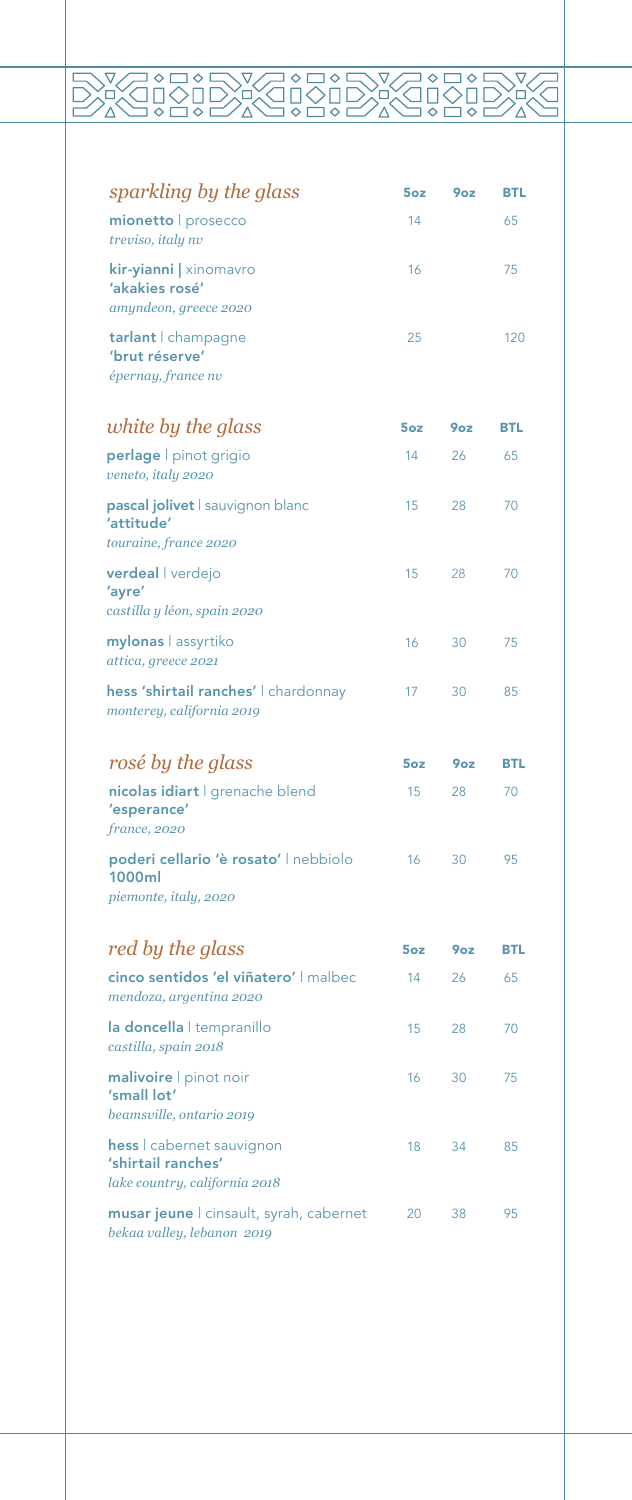# *sparkling by the bottle*

D

Е Ĕ

XQ:Z:DXQ:Z:DXQ:Z:DX

 $\overline{\mathbb{C}}$ 

ī

| can xa<br>cava brut<br>pénedès, spain nv                                           | 60  |
|------------------------------------------------------------------------------------|-----|
| mionetto   prosecco<br>treviso, italy nv                                           | 65  |
| kir-yianni   xinomavro<br>'akakies rosé'<br>amyndeon, greece 2020                  | 75  |
| domaine baud   chardonnay<br>crémant de jura<br>jura, france nv                    | 85  |
| argiolas   nuragus<br>'tagliamare brut'<br>sardinia, italy nv                      | 90  |
| raventós i blanc<br>cava<br>conca del riu anoia, spain 2016                        | 95  |
| nicole chanrion   gamay blanc de noirs<br>'effervescence'<br>beaujolais, france nv | 100 |
| mumm napa<br>'brut prestige'<br>napa valley, california nv                         | 105 |
| champagne by the bottle                                                            |     |
| piper-heidsieck brut<br>half bottle<br>montagne de reims, nv                       | 110 |
| tarlant<br>'brut réserve'<br>épernay, nv                                           | 125 |
| perrier-jouët<br>'grand brut'<br>épernay, nv                                       | 170 |
| pol roger brut<br>épernay, nv                                                      | 200 |
| bérêche et fils<br>'brut réserve'<br>montagne de reims + vallée de la marne, nv    | 225 |
| diebolt vallois   chardonnay<br>'blanc de blanc'<br>empernay, nv                   | 235 |
| billecart-salmon<br>'brut réserve'<br>mareuil-sur-aÿ, nv                           | 225 |
| billecart-salmon rosé   pinot noir<br>mareuil-sur-aÿ, nv                           | 240 |
| ruppert-leroy   pinot noir<br>'les cognaux' brut nature<br>aube, nv                | 250 |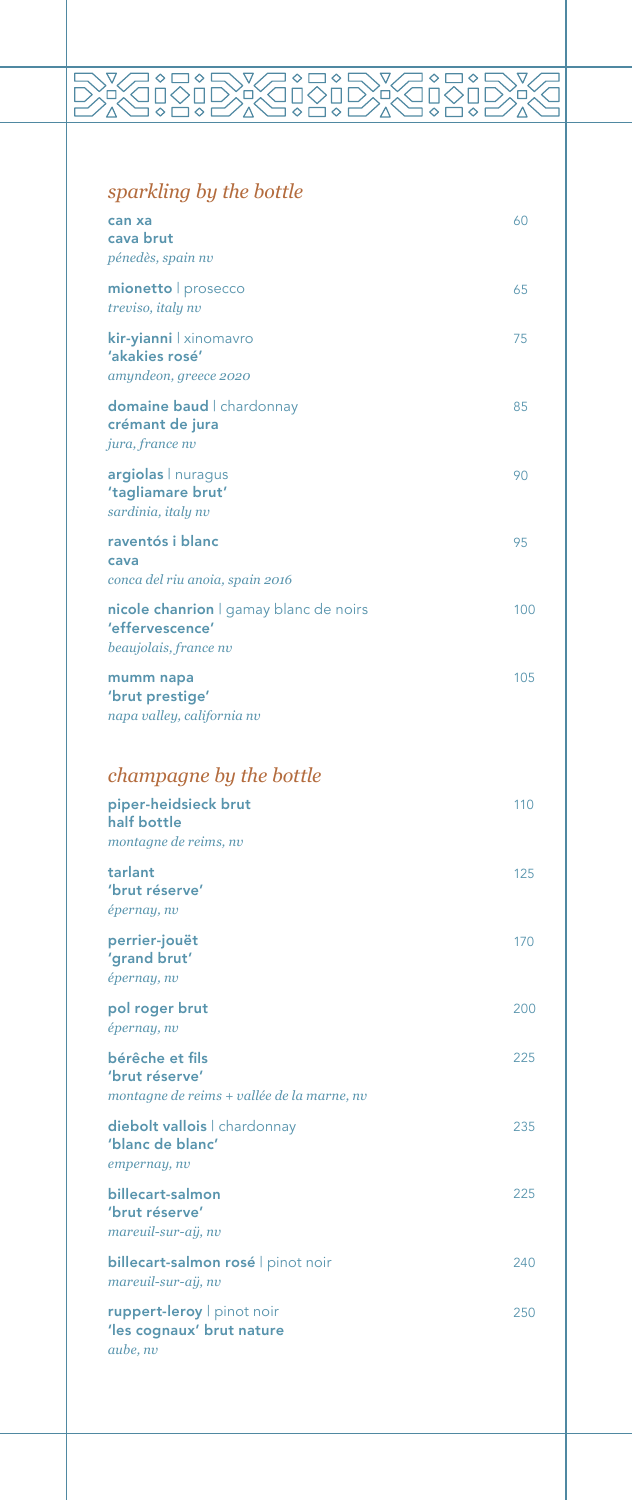#### $\overline{\Sigma}$ ٦ г ук<br>СК ⊲  $\Xi$ Г Δ ′∆ г

## *rosé by the bottle*

| nicolas idiart I grenache blend<br>'esperance'<br>france, 2020          | 60 |
|-------------------------------------------------------------------------|----|
| <b>thymiopoulos</b>   xinomavro<br>macedonia, greece 2017               | 80 |
| rusin colline novaresi nebbiolo<br>'ioppa'<br>piemonte, italy 2020      | 85 |
| cara nord celler   trepat<br>conca de barbera, spain 2017               | 90 |
| umathum 'rosa'   zweigelt<br>burgenland, austria 2020                   | 95 |
| château musar   cinsault blend<br>'jeune'<br>bekaa valley, lebanon 2017 | 95 |

# *white wine by the bottle*

## *eastern mediterranean*

| <b>mega spileo cuvee III</b>   malagousia, assyrtiko, chardonnay<br>peloponnese, greece 2020 | 65  |
|----------------------------------------------------------------------------------------------|-----|
| mylonas savatiano<br>attica, greece 2018                                                     | 75  |
| mylonas assyrtiko<br>attica, greece 2020                                                     | 75  |
| argyros assyrtiko<br>santorini, greece 2020                                                  | 135 |
| gaia assyrtiko<br>'wild ferment'<br>santorini, greece 2020                                   | 145 |
| <b>château musar</b> l aromatic white blend<br>bekaa valley, lebanon 2008                    | 160 |
| italy                                                                                        |     |
| <b>perlage</b>   pinot grigio                                                                | 70  |

*veneto 2020* **prà** l garganega 'otto' soave classico *veneto 2018* cantina bolzano | pinot blanc *alto adige 2018* tornatore etna bianco | carricante *sicilia 2020* jermann | chardonnay *venezia-giulia 2017* 75 80 95 135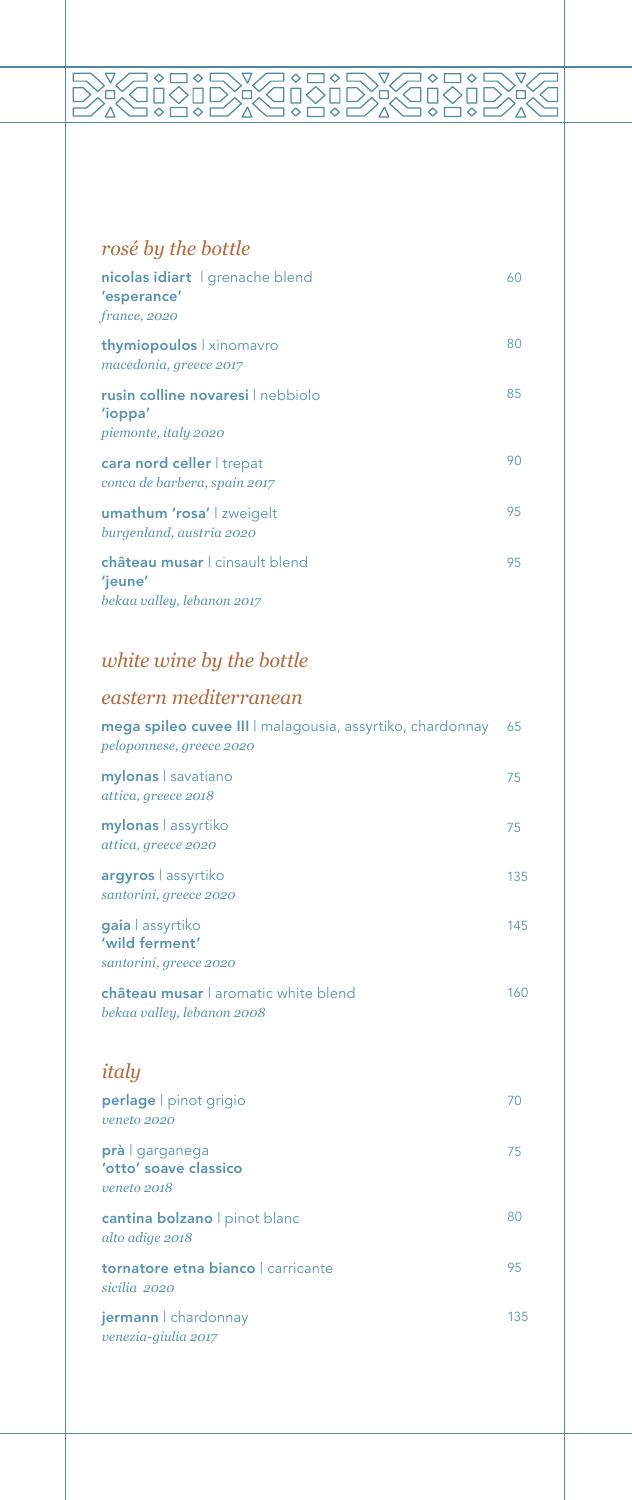# *france*

| mas carlot   marsanne blend<br>'générations'<br>costières de nîmes, rhône valley 2020          | 60  |
|------------------------------------------------------------------------------------------------|-----|
| château de la grange   melon de bourgogne<br>muscadet, loire 2020                              | 70  |
| château haut-grelot   bordeaux blanc<br>blaye, bordeaux 2020                                   | 70  |
| pascal jolivet   sauvignon blanc<br>'attitude'<br>touraine, loire 2020                         | 75  |
| domaine de virane l viognier<br>languedoc, rhone 2020                                          | 80  |
| guilhem et jean hugues I sauvignon blanc<br>'moury'<br>saint-bris, bourgogne, 2017             | 100 |
| les demoiselles   chardonnay<br>côtes du rhône 2020                                            | 105 |
| aurelien chatagnier   viognier<br>northern rhône 2017                                          | 110 |
| domaine servin   chardonnay<br>'les pargues'<br>chablis, bourgogne 2017                        | 120 |
| <b>yves cuilleron</b> marsanne & roussane<br>'les potiers'<br>saint-péray, northern rhône 2017 | 130 |
| roland lavantureux   chardonnay<br>'1er cru vau de vey'<br>chablis, bourgogne 2017             | 180 |
| patrick piuze   chardonnay<br>'1er cru les minots'<br>chablis, bourgogne 2018                  | 240 |
| patrick piuze   chardonnay<br>1er cru butteaux'<br>chablis, bourgogne 2018                     | 260 |
| vincent girardin   chardonnay<br>chassagne-montrachet, beaune 2014                             | 265 |
| roche de bellene   chardonnay<br>'1er cru gain'<br>meursault, beaune 2003                      | 320 |

**Digibio Microsofica**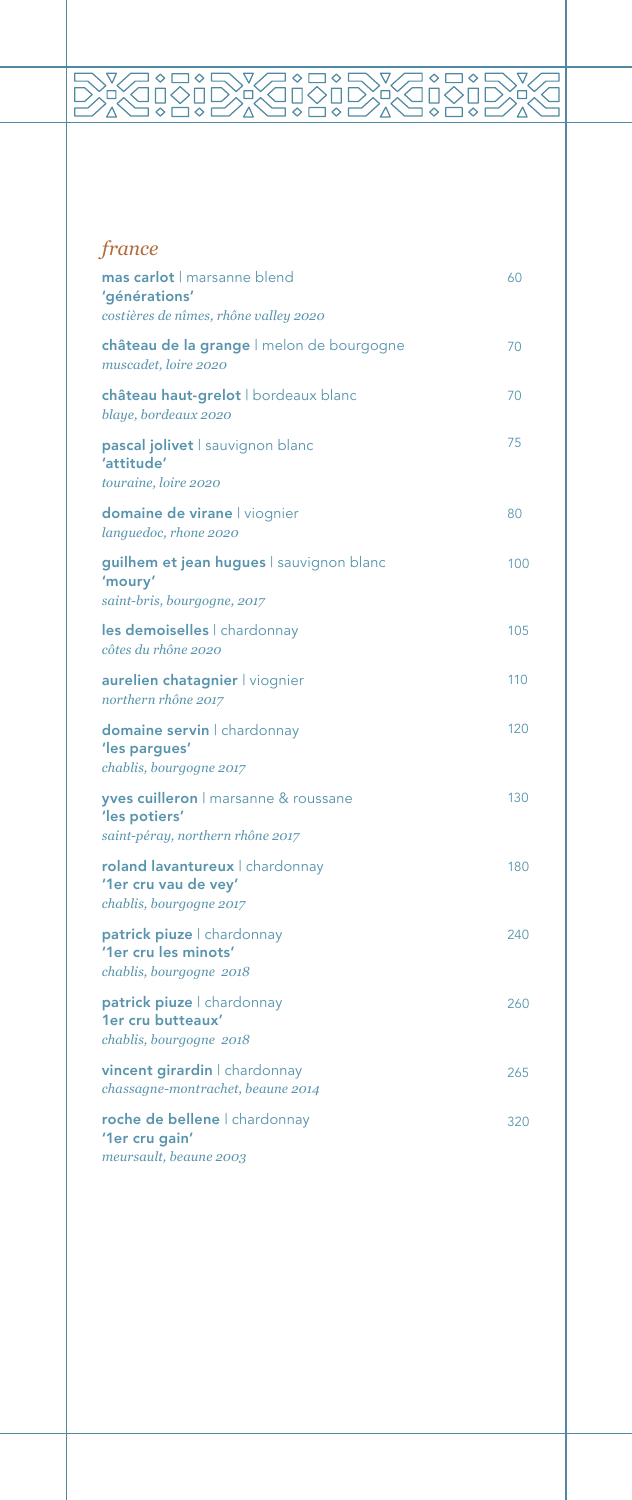#### XGISIDXGISIDXGISID **ANSIS** Е  $\mathbb D$ Г

# *spain & portugal*

| finca bacara   muscat blend<br>'yeya'<br>jumilla, spain 2018                      | 60  |
|-----------------------------------------------------------------------------------|-----|
| viña olabarri   viura<br>rioja, spain 2020                                        | 60  |
| paulo laureano I field blend<br>'vinhas velhas branco'<br>alentejo, portugal 2018 | 70  |
| verdeal I verdejo<br>'ayre'<br>rueda, spain 2019                                  | 75  |
| mont-rubí   xarel-lo<br>'white'<br>pénedès, spain 2020                            | 80  |
| vinergia 'campo de celtas'   albariño<br>rias baixas, spain 2021                  | 85  |
| terroir sense fronteres   grenache<br>'brisat'<br>montsant, spain 2017            | 110 |
| austria, germany & hungary                                                        |     |
| gunderloch   riesling<br>rheinhessen, germany 2018                                | 75  |
| diwald   grüner veltliner<br>'vom loss'<br>wagram, austria 2019                   | 80  |
| clemens busch   riesling<br>mosel, germany 2016                                   | 95  |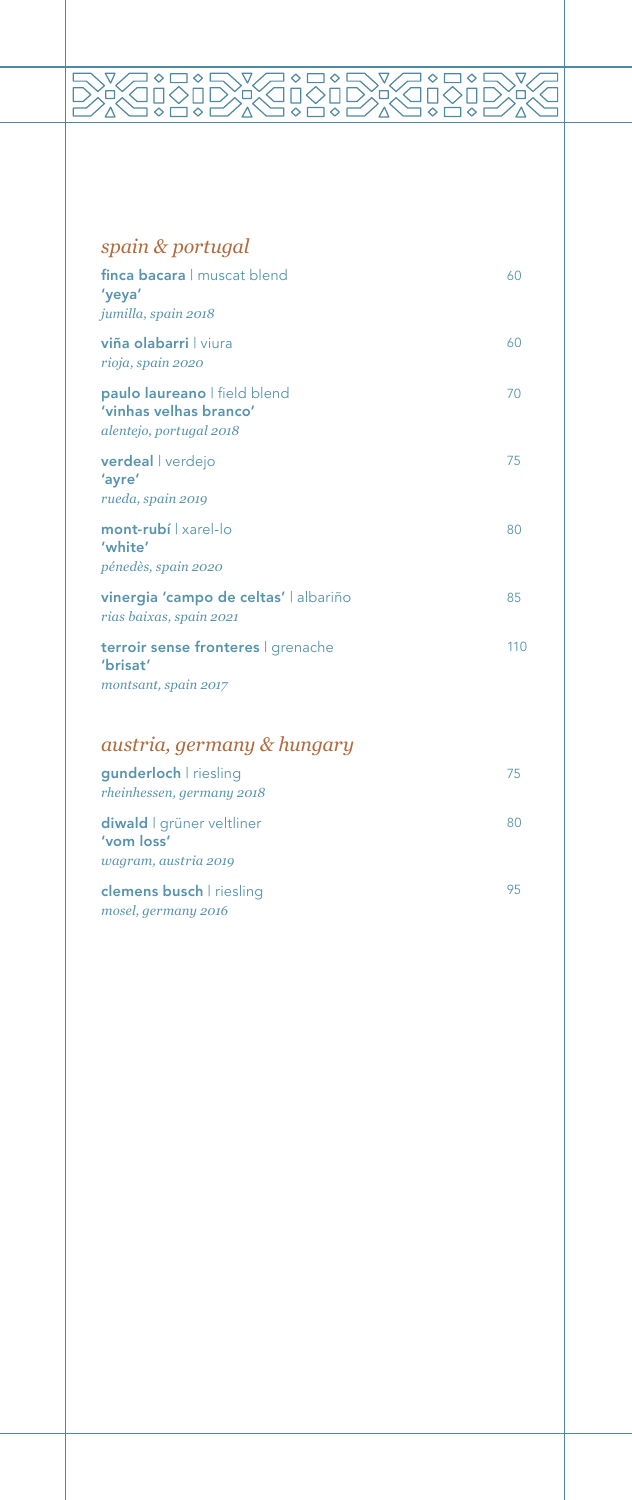### XQISIDXQISIDXQISID  $\nabla_{\zeta}$ ╳┥  $\Box$

 $\langle \cap$ 

# *the americas and further afield chardonnay*

D

Г

| clooney ridge<br>'widow's ghost'<br>california 2018                  | 70  |
|----------------------------------------------------------------------|-----|
| keint-he<br>'voyageur'<br>niagara peninsula, ontario 2015            | 80  |
| tyler<br>santa barbara, california 2020                              | 120 |
| bergstrom<br>'old stones'<br>santa barbara, california 2020          | 130 |
| mission hill<br>'perpetua'<br>okanagan valley, british colombia 2016 | 140 |
| fel<br>anderson valley, california 2016                              | 155 |
| groth<br>'hillview vineyard'<br>napa valley, california 2019         | 165 |
| kutch<br>sonoma coast, california 2017                               | 210 |
| hirsch estate<br>sonoma coast, california 2014                       | 275 |

# *aromatic & interesting varieties*

| kew   marsanne<br>beamsville, ontario 2016                                                                  | 60  |
|-------------------------------------------------------------------------------------------------------------|-----|
| malivoire   pinot gris<br>niagara, ontario 2018                                                             | 60  |
| stratus   gewürztraminer<br>niagara on the lake, ontario 2017                                               | 85  |
| <b>churton</b> sauvignon blanc<br>marlborough, new zealand 2018                                             | 90  |
| <b>two shepherds</b> I marsanne rousanne blend<br>'pastoral blanc'<br>russian river valley, california 2014 | 95  |
| <b>charles baker</b>   riesling<br>'picone vineyard'<br>vinemount ridge, ontario 2014                       | 100 |
| mullineux   cape blend<br>swartland, south africa 2017                                                      | 125 |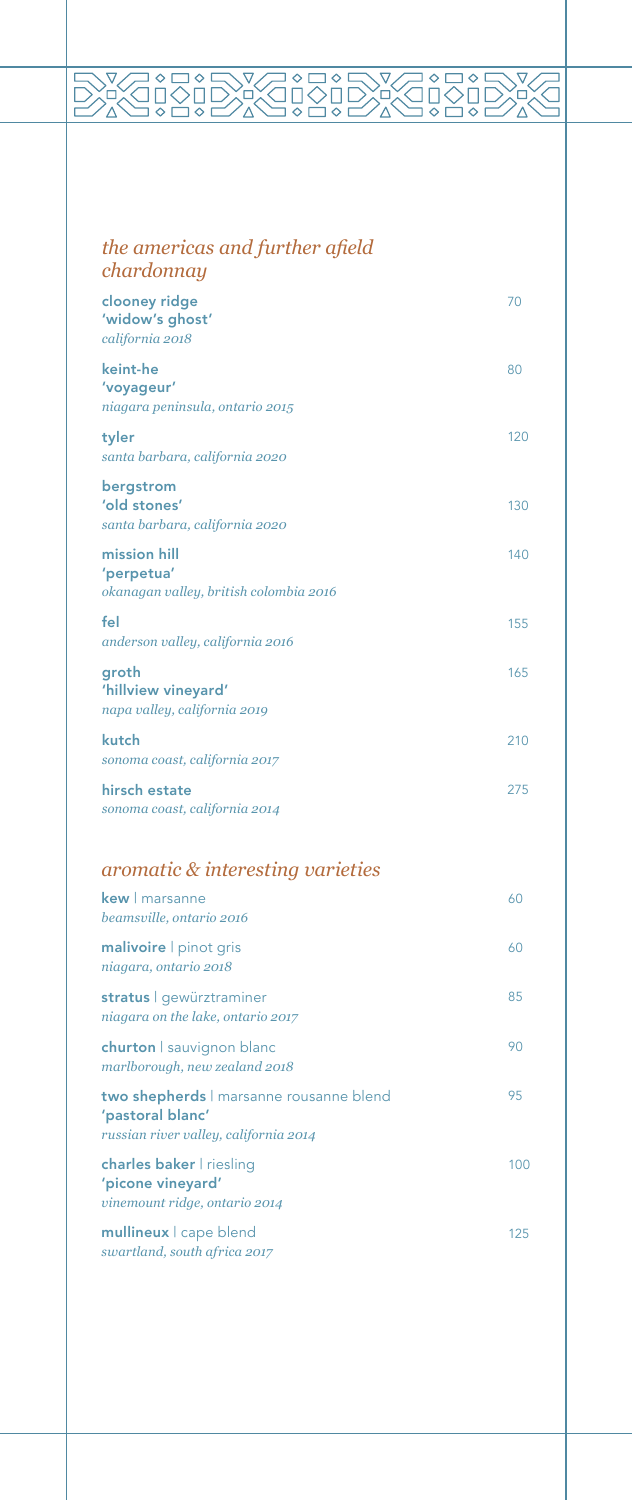# *red wine by the bottle*

D  $\Box$ Г

KG:Z:BKG:Z:BKG:Z:B

**ANSIS** 

| eastern mediterranean                                                                     |     |
|-------------------------------------------------------------------------------------------|-----|
| gaia   agiorgitiko<br>nemea, greece 2019                                                  | 75  |
| suvla I bogazkere öküzgözü<br>gallipoli peninsula, turkey 2018                            | 80  |
| thymiopoulos   xinomavro<br>'earth and sky'<br>naoussa, greece 2019                       | 120 |
| <b>château musar</b> I bordeaux blend<br>bekaa valley, lebanon 2010                       | 210 |
| <b>château musar</b> I bordeaux blend<br>bekaa valley, lebanon 2004                       | 230 |
| spain & portugal                                                                          |     |
| casa de illana I tempranillo<br>ribera del jucar, spain 2018                              | 65  |
| la doncella   tempranillo<br>castilla, spain 2020                                         | 70  |
| mont-rubí grenache<br>'black'<br>pénedès, spain 2019                                      | 85  |
| rioja vega   tempranillo<br>'reserva'<br>rioja, spain 2017                                | 100 |
| venus la universal   grenache<br>'dido'<br>montsant, spain 2019                           | 105 |
| grativinum 2nR   grenache<br>priorat, spain 2019                                          | 115 |
| <b>briego reserva</b> I tempranillo<br>ribera del duero, spain 2015                       | 120 |
| viña olabarri   tempranillo<br>'bikandi'<br>rioja, spain 2005                             | 165 |
| <b>dominio del aguila</b> l tempranillo blend<br>'picaro'<br>ribera del duero, spain 2017 | 175 |
| lopez de heredia   tempranillo<br>'viña tondonia'<br>rioja, spain 2006                    | 185 |
| <b>briego</b> I tempranillo<br>'gran reserva'<br>ribera del duero, spain 2005             | 200 |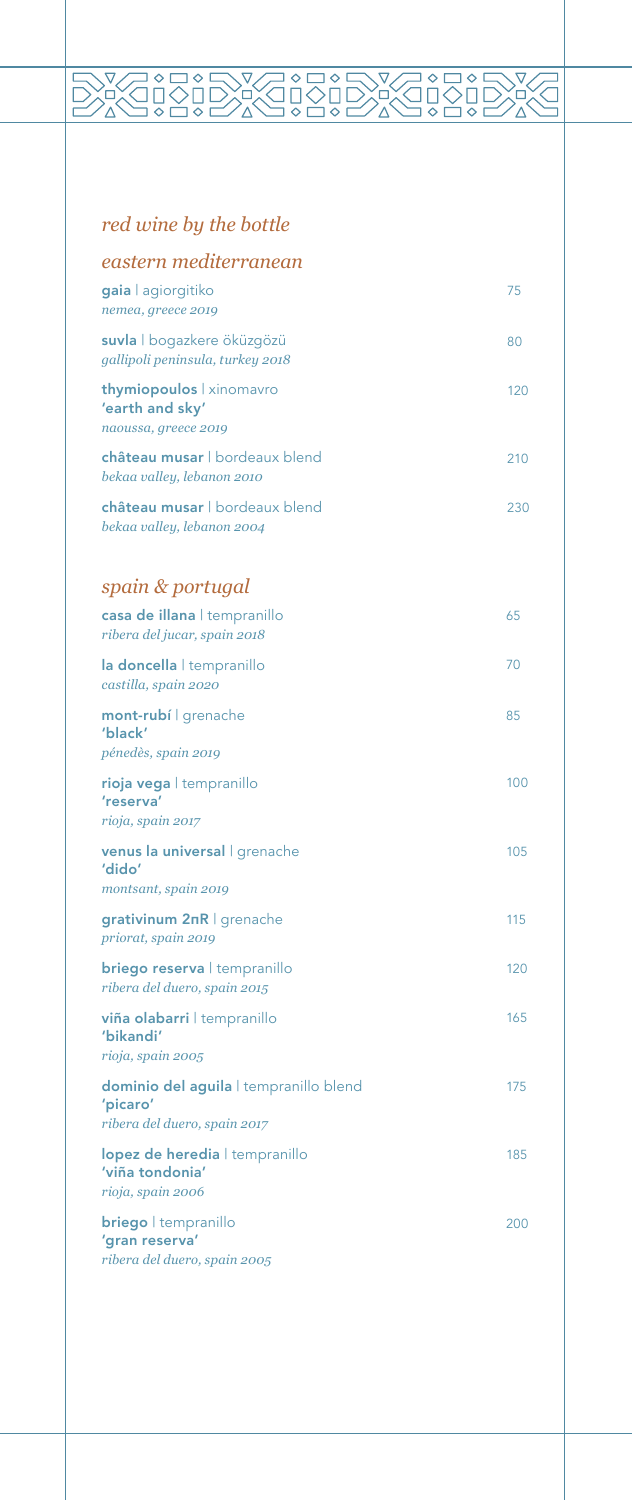# *italy*

D

Ē

 $\Box$ 

| <b>menicucci</b> sangiovese<br>'trecciaia'<br>toscana, 2020                       | 60  |
|-----------------------------------------------------------------------------------|-----|
| possente I nero d'avola<br>sicilia, italy 2018                                    | 70  |
| ca' del monte l corvina, rondinella<br>valpolicella ripasso classico, veneto 2016 | 90  |
| argiolas   carignano<br>'is solinas'<br>sardinia 2017                             | 100 |
| <b>isole e olena</b> sangiovese<br>chianti classico, toscana 2016                 | 110 |
| azelia   nebbiolo<br>langhe, piemonte 2019                                        | 130 |
| valdicava   sangiovese<br>rosso di montalcino, toscana 2016                       | 145 |
| castello di verduno I nebbiolo<br>barbaresco, piemonte 2015                       | 155 |
| phigaia   cabernet sauvignon<br>'after the red'<br>toscana 2016                   | 155 |
| Il poggione   sangiovese<br>brunello di montalcino, toscana 2015                  | 195 |
| villabella fracastoro<br>amarone, veneto 2011                                     | 205 |
| figli luigi oderro nebbiolo<br>barolo, piemonte 2016                              | 325 |
| valdicava   sangiovese<br>brunello di montalcino, toscana 2010                    | 365 |

XGISIDXGISIDXGISID

 $\frac{1}{\sqrt{2}}$ 

٦ ◁

ō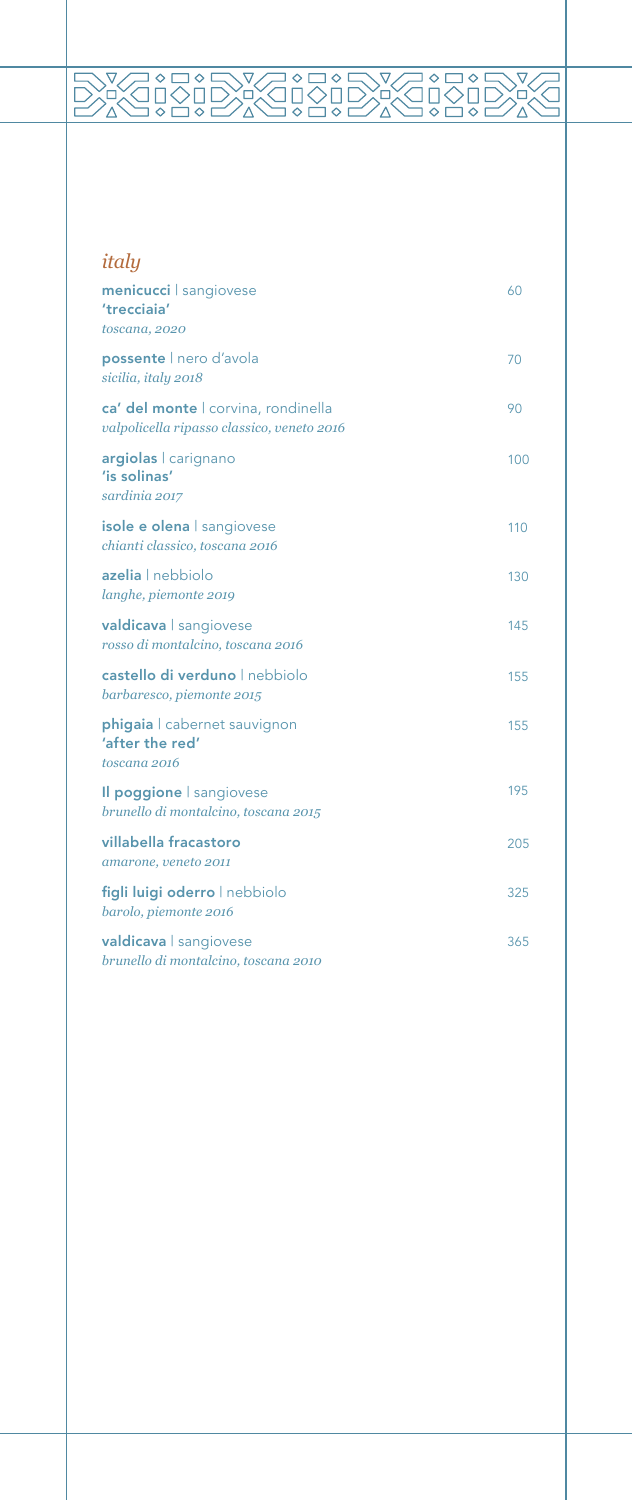# *france*

Е  $\mathbb D$ Г

| <b>andré aubert</b> I grenache blend<br>'le devoy'<br>grignan-les-adhémars 2019             | 60         |
|---------------------------------------------------------------------------------------------|------------|
| château plaisance   merlot blend<br>'les palues'<br>bordeaux 2016                           | 80         |
| château de parnay   cabernet franc<br>saumur-champigny, loire 2016                          | 80         |
| benoit roseau   syrah<br>'cuvee du rosette'<br>collines rhodaniennes 2018                   | 100        |
| domaine de cebene   grenache blend<br>'les bancels'<br>faugere 2016                         | 110<br>115 |
| aurelian chatagnier   syrah<br>northern rhone 2017                                          |            |
| confuron-cotetidot   pinot noir, gamay<br>passetoutgrain<br>bourgogne 2018                  | 120        |
| gros & tollot   carignan blend<br>'les fontanilles'<br>minervois, languedoc-roussillon 2017 | 135        |
| natacha chave I syrah<br>'aleofane'<br>crozes-hermitage 2019                                | 145        |
| domaine de montille   pinot noir<br>beaune 2016                                             | 150        |
| <b>badine de la pâtache</b> merlot<br>pomerol, bordeaux 2014                                | 190        |
| domaine de beaurenard   grenache, syrah, mourvèdre<br>châteauneuf-du-pape 2018              | 210        |
| rene bouvier   pinot noir<br>'la justice'<br>gevrey-chambertin, côtes de nuits 2017         | 240        |
| domaine de montille   pinot noir<br>'les cras'<br>pommard, beaune 2015                      | 265        |
|                                                                                             |            |

XGISIBXGISIBXGISIBXG

# *austria, germany & hungary*

| weingut umathum   zweigelt | 105 |
|----------------------------|-----|
| burgenland, austria 2019   |     |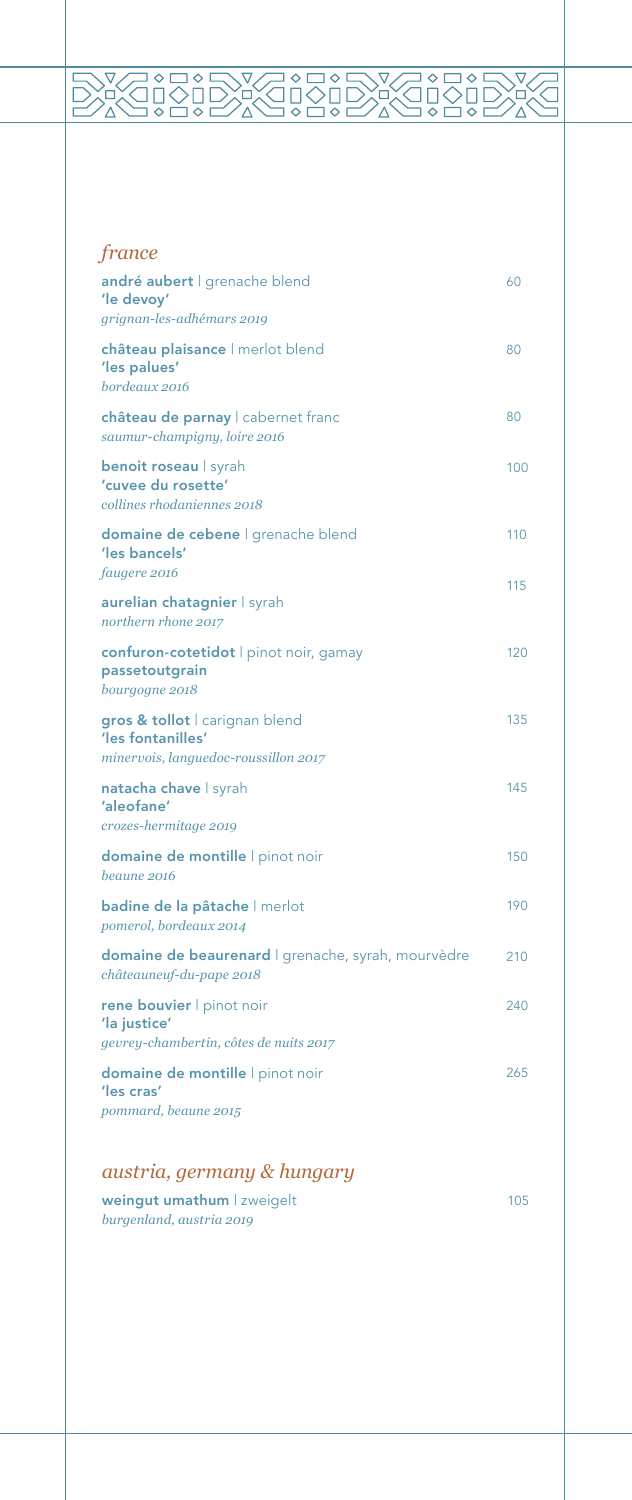### XGISIDXGISIDXGISIDXG D  $\overline{\mathsf{D}}$ Ē

| the americas and further afield<br>cabernet sauvignon & bordeaux varieties            |     |
|---------------------------------------------------------------------------------------|-----|
| hess   cabernet sauvignon<br>'shirtail ranches'<br>lakle country, california 2018     | 85  |
| beckstoffer   cabernet sauvignon<br>'75 wine co'<br>california 2019                   | 115 |
| hess 'allomi'   cabernet sauvignon<br>napa valley, california 2019                    | 140 |
| obsidian ridge   cabernet sauvignon<br>napa valley, california 2019                   | 165 |
| the wonderland project   cabernet sauvignon<br>'no.9'<br>napa valley, california 2016 | 190 |
| clos du val   cabernet sauvignon<br>'estate'<br>napa valley, california 2015          | 235 |
| cliff lede   cabernet sauvignon<br>stags leap district, napa valley 2015              | 350 |
| y rousseau   cabernet sauvignon<br>'le roi soleil'<br>napa valley, california 2013    | 405 |
| <i>pinot noir</i>                                                                     |     |
| salentein<br>'portillo'<br>valle de uco, argentina 2018                               | 70  |
| malivoire<br>'small lot'<br>beamsville, ontario 2019                                  | 80  |
| opawa<br>marlborough, new zealand 2017                                                | 85  |
| head high<br>sonoma, california 2018                                                  | 100 |
| failla<br>sonoma, california 2019                                                     | 175 |
| hirsch<br>'san andreas fault'<br>sonoma, california 2016                              | 295 |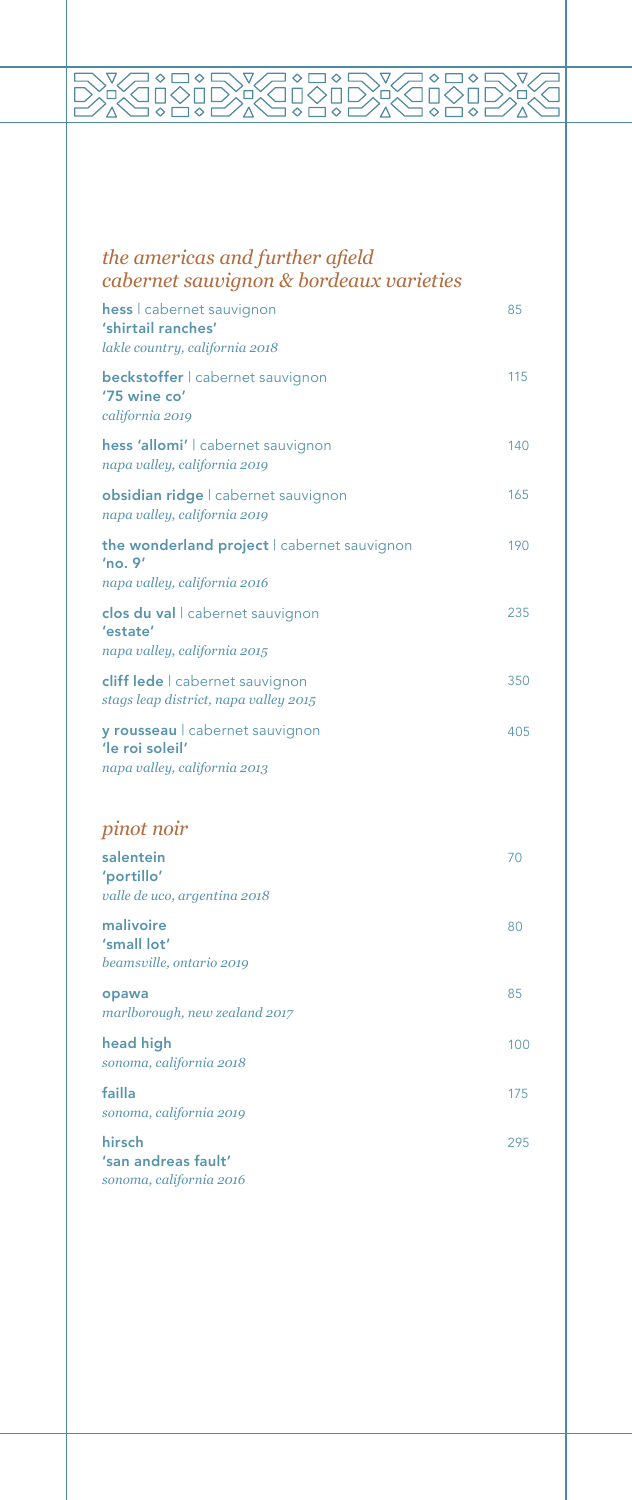#### KGISIDKGISIDKGISID  $\overline{\Sigma_{\lambda}^{0}}$ D コ  $\lesssim$  $\Box$ ∕⊼ Г ٦

# *syrah, zinfandel & malbec*

| $language $ shiraz<br>'valley floor'<br>barossa valley, australia 2016      | 100 |
|-----------------------------------------------------------------------------|-----|
| edmeades   zinfandel<br>mendocino county, california 2015                   | 105 |
| salentein   malbec blend<br>'numina'<br>valle de uco, argentina 2015        | 120 |
| corazòn del sol   malbec<br>mendoza, argentina 2016                         | 125 |
| kleinood   shiraz<br>'tamboerskloof'<br>swartland, south africa 2014        | 140 |
| <b>biale</b>   zinfandel<br>'black chicken'<br>napa valley, california 2017 | 220 |
| model farm I syrah<br>petaluma gap, california 2016                         | 225 |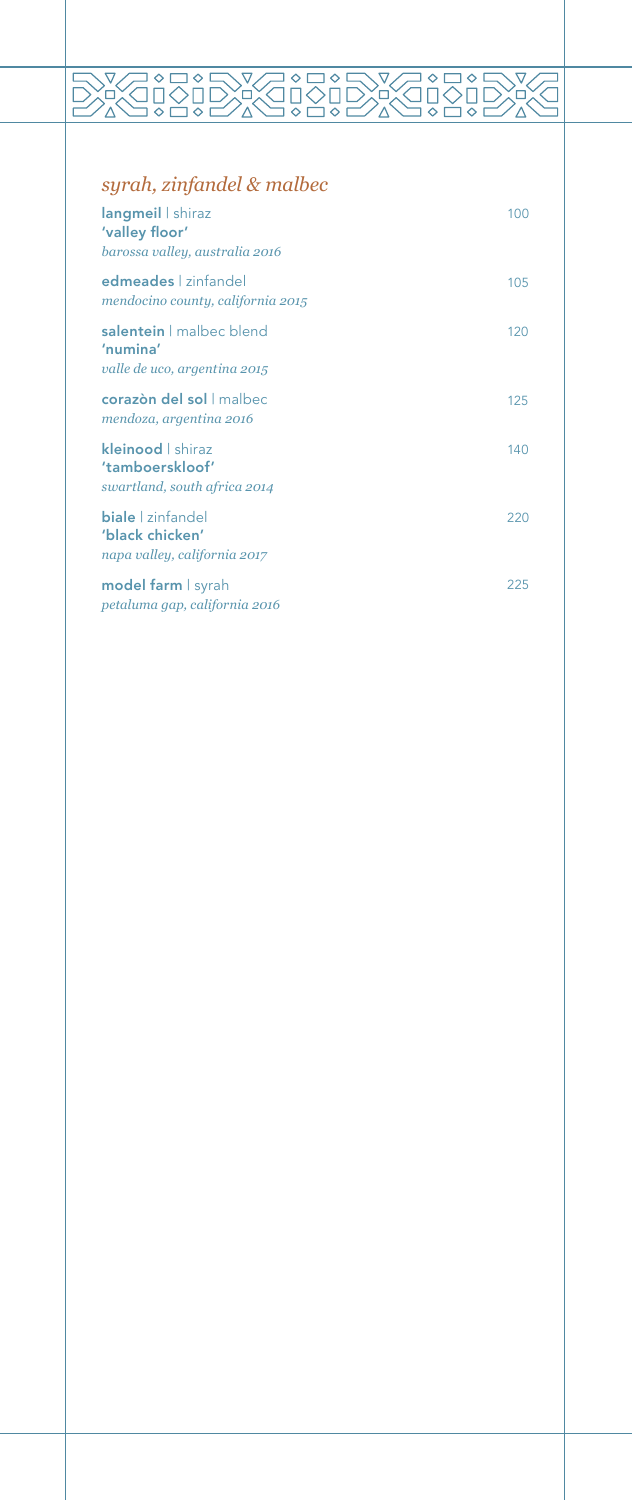#### <u>XGISIDYGISIDYGISIDY</u> D  $\lesssim$  $\Box$ Г

| speyside (10z)              |    |
|-----------------------------|----|
| aberlour 12                 | 13 |
| aberlour a'bunadh           | 21 |
| aultmore 12                 | 18 |
| balvenie 12 doublewood      | 20 |
| balvenie 14 caribbean cask  | 28 |
| cardhu 12                   | 16 |
| glenfiddich 12              | 12 |
| glenfiddich 14              | 14 |
| glenfiddich 15              | 16 |
| glenfiddich 18              | 36 |
| glenlivet founder's reserve | 14 |
| glenlivet 12                | 12 |
| glenlivet 15                | 18 |
| glenlivet 18                | 30 |
| glenrothes select reserve   | 12 |
| macallan gold               | 15 |
| macallan 12                 | 20 |
| macallan amber              | 24 |
| macallan sienna             | 32 |

# *islay (1oz)*

| ardbeg 10                    | 20 |
|------------------------------|----|
| bowmore 12                   | 12 |
| <b>bruichladdich classic</b> | 12 |
| lagavulin 8                  | 20 |
| lagavulin 16                 | 27 |
| laphroaig select             | 14 |
| laphroaig 10                 | 16 |
| laphroaig quarter cask       | 18 |

# *lowland (1oz)*

| auchentoshan 12           |                 |
|---------------------------|-----------------|
| auchentoshan american oak | 12 <sup>°</sup> |
| glenkinchie 12            |                 |

# *island (1oz)*

| 15 <sup>1</sup> |
|-----------------|
| 13 <sup>°</sup> |
| 16 <sup>1</sup> |
| 22              |
|                 |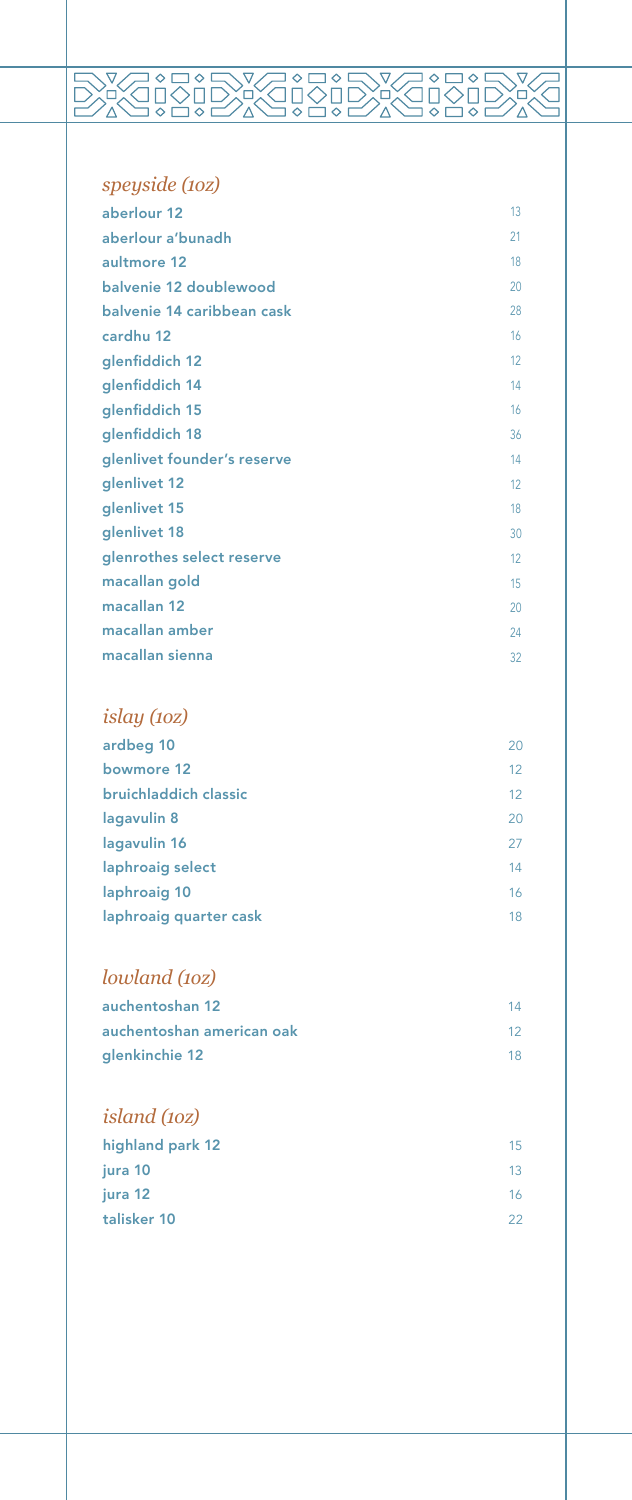# **Dienst Die Stein besonderen**

| highland (10z)                   |    |
|----------------------------------|----|
| aberfeldy 12                     | 12 |
| dalmore 12                       | 20 |
| dalwhinnie 15                    | 21 |
| glenmorangie 10                  | 15 |
| glenmorangie 12                  | 19 |
| oban 14                          | 24 |
| tomatin 12                       | 14 |
|                                  |    |
| blend (10z)                      |    |
| ballantine's                     | 9  |
| chivas regal 12                  | 12 |
| j & b rare                       | 9  |
| johnnie walker red               | 9  |
| johnnie walker black             | 12 |
| johnnie walker gold              | 18 |
| johnnie walker green             | 18 |
| johnnie walker blue              | 60 |
| monkey shoulder                  | 14 |
|                                  |    |
| <i>japanese</i> (10 <i>z</i> )   |    |
| taketsuru                        | 16 |
| miyagikyo                        | 20 |
| bushu                            | 22 |
| hibiki                           | 24 |
|                                  |    |
| canadian whisky (10z)            |    |
| bearface triple oak              | 9  |
| crown royal                      | 9  |
| crown royal northern harvest rye | 9  |
| lot no. 40                       | 9  |
| pike creek double barreled       | 10 |
|                                  |    |
| irish whiskey (10z)              |    |
| bushmills white label            | 10 |
| bushmills black bush             | 11 |
| glendalough double barrel        | 12 |
| green spot                       | 20 |
| jameson                          | 9  |
| kilbeggan                        | 9  |
| powers                           | 9  |
| redbreast 12                     | 17 |
| writer's tears                   | 14 |
| yellow spot                      | 22 |
|                                  |    |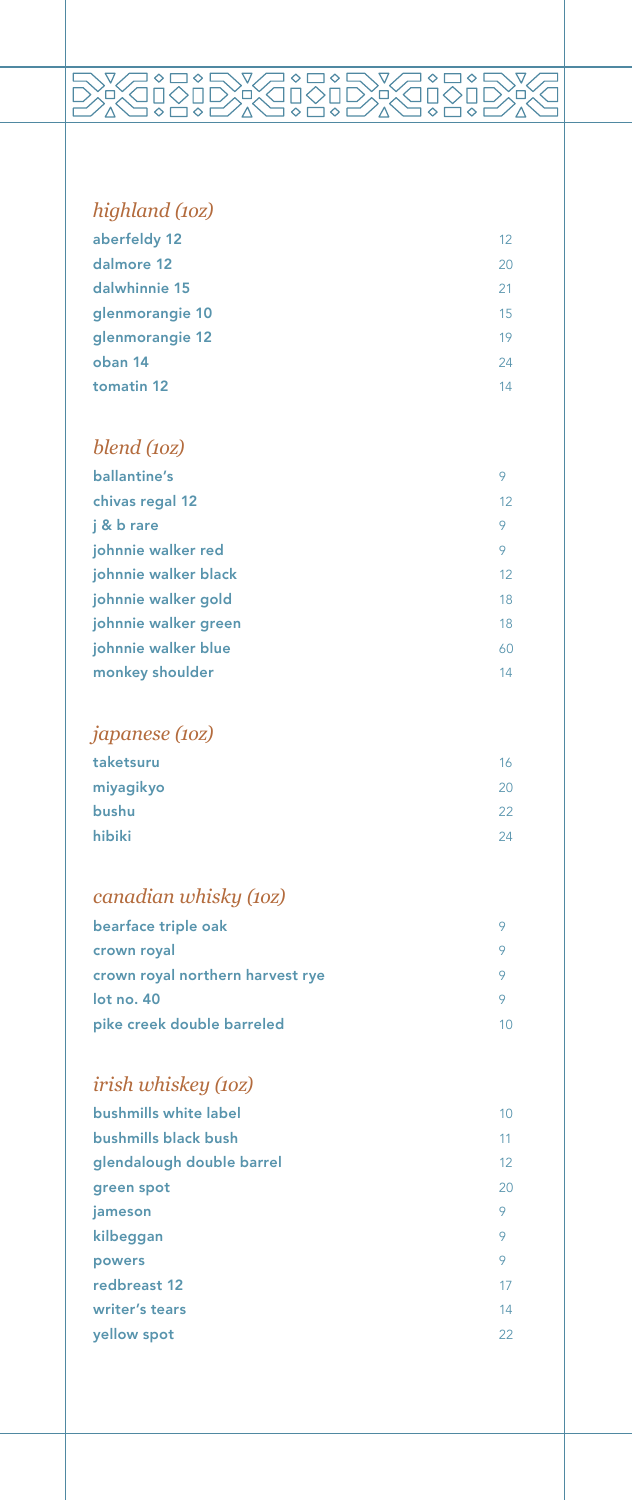# *american whiskey (1oz)*

D

 $\Box$ Г

| basil hayden                    | 12 <sup>°</sup> |
|---------------------------------|-----------------|
| blanton's original              | 15              |
| buffalo trace                   | 10 <sup>1</sup> |
| <b>bulleit bourbon</b>          | 9               |
| bulleit rye                     | 9               |
| bulleit 10                      | 11              |
| four roses small batch          | 10 <sup>1</sup> |
| four roses single barrel        | 12              |
| elijah craig small batch        | 12              |
| evan williams kentucky straight | 9               |
| ezra brooks black label         | 10 <sup>1</sup> |
| jim beam black                  | 9               |
| knob creek small batch          | 12              |
| maker's mark                    | 11              |
| maker's 46                      | 14              |
| michter's US1 bourbon           | 18              |
| michter's US1 rye               | 17              |
| old forester                    | 9               |
| rittenhouse rye                 | 12 <sup>°</sup> |
| wild turkey rare breed          | 14              |
| woodford reserve                | 12 <sup>°</sup> |
| woodford reserve double oak     | 18              |

<u>XGISIDXGISIDXGISIDX</u>

 $\overline{\sum_{\lambda\in\mathcal{K}}}$ 

 $\lesssim$ 

# *cognac & brandy (1oz)*

| calvados boulard              | 11 |
|-------------------------------|----|
| hennessy vs                   | 14 |
| hennessy vsop                 | 22 |
| hennessy xo                   | 60 |
| martell vs                    | 14 |
| martell vsop                  | 19 |
| remy martin vsop              | 20 |
| remy martin 1738 accord royal | 26 |
| remy martin xo                | 58 |
| st remy vsop                  | 9  |
| st remy xo                    | 10 |
| st remy signature             | 12 |

# *gin (1oz)*

| aviation            | 10              |
|---------------------|-----------------|
| bombay sapphire     | 9               |
| star of bombay      | 11              |
| the botanist        | 14              |
| citadelle           | 9               |
| empress             | 14              |
| hayman's london dry | 10 <sup>°</sup> |
| hayman's sloe       | 10              |
| hendrick's          | 12              |
| hidden temple       | 12 <sup>2</sup> |
|                     |                 |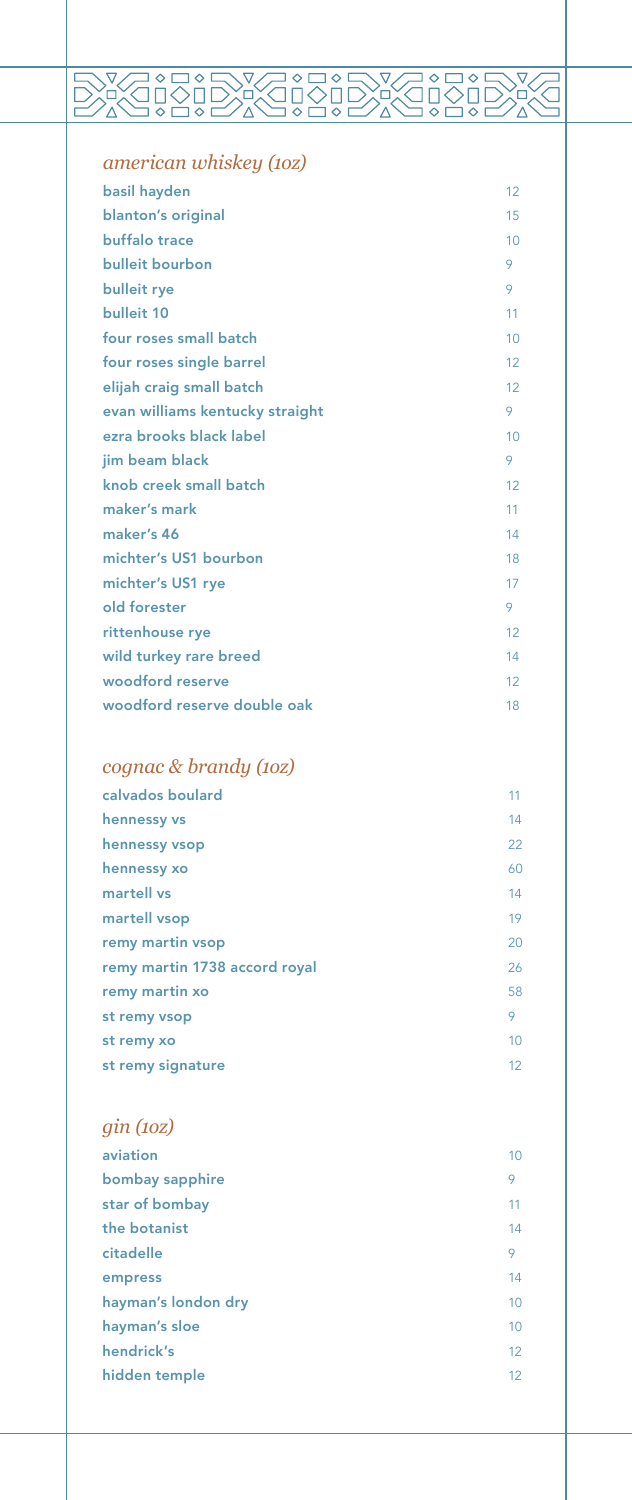## XGISIDXGISIDXGISIDXG Е  $\overline{\mathbb{D}}$ Г

| gin(10z)          |    |
|-------------------|----|
| isle of harris    | 17 |
| tanqueray         | 9  |
| tanqueray rangpur | 9  |
| tanqueray 10      | 12 |
| whitley neill     | 12 |

## *vodka (1oz)*

| 13 |
|----|
| 13 |
| 12 |
| 11 |
| 11 |
| 11 |
| 11 |
| 14 |
| 13 |
| 13 |
| 13 |
| 20 |
| 9  |
| 9  |
| 9  |
| 9  |
| 12 |
| 9  |
| 9  |
| 15 |
| 9  |
|    |

# *rum (1oz)*

| bacardi superior          | 9  |
|---------------------------|----|
| bacardi gold              | 9  |
| bacardi black             | 9  |
| bacardi 8                 | 11 |
| captain morgan dark       | 9  |
| captain morgan spiced     | 9  |
| diplomatico reserva       | 15 |
| el dorado 12              | 10 |
| el dorado 15              | 15 |
| for de cana 5             | 10 |
| flor de cana 12           | 12 |
| goslings black seal       | 9  |
| Havana club 3             | 9  |
| Havana club 7             | 11 |
| Havana club anejo reserve | 10 |
| mount gay black barrel    | 12 |
| mount gay eclipse         | 10 |
| mount gay xo              | 14 |
|                           |    |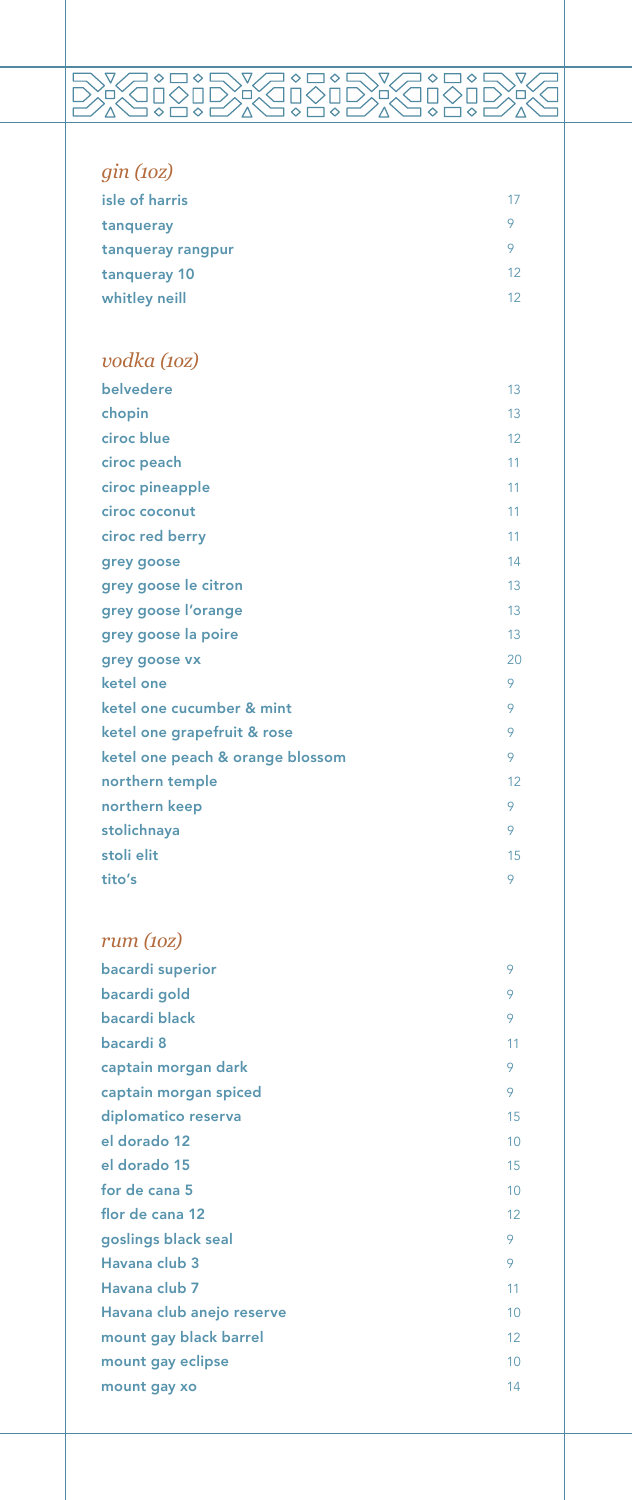# *rum (1oz)*

D

Е

Г

| myer's planters punch     |    |
|---------------------------|----|
| oakheart                  |    |
| plantation grande reserve | 11 |
| plantation 3 star         |    |
| ron zacapa 23             | 18 |
| sailor jerry              |    |

XQ:Z:DXQ:Z:DXQ:Z:D

 $\nabla_{\epsilon}$  $\overline{\Xi}_\zeta$ 

`∆`

# *tequila & mezcal (1oz)*

| casamigos blanco                        | 12 |
|-----------------------------------------|----|
| casamigos reposado                      | 14 |
| casamigos anejo                         | 18 |
| casamigos mezcal                        | 20 |
| cazadores blanco                        | 8  |
| cazadores reposado                      | 9  |
| clase azul reposado                     | 40 |
| don julio blanco                        | 17 |
| don julio reposado                      | 19 |
| don julio 1942                          | 36 |
| herradura reposado                      | 14 |
| leyenda 'maguey espadin' organic mezcal | 14 |
| patron silver                           | 16 |
| patron reposado                         | 18 |
| patron anejo                            | 21 |
| siempre blanco                          | 15 |
| sombra joven mezcal                     | 12 |
| tromba blanco                           | 11 |
| tromba reposado                         | 13 |
| tromba anejo                            | 15 |

# *amaro & digestif (1.5oz)*

| amaro averna                      | 9               |
|-----------------------------------|-----------------|
| amaro lucano                      | 9               |
| amaro montenegro                  | 9               |
| amaro nonino                      | 15              |
| fernet branca                     | 10 <sup>°</sup> |
| fernet francisco ruibarbo         | 18              |
| fernet francisco manzanilla       | 18              |
| frangelico                        | 9               |
| grand marnier                     | 12 <sup>°</sup> |
| grappa nonino                     | 13              |
| jagermeister                      | 10 <sup>°</sup> |
| liquore strega                    | 9               |
| patron xo café                    | 12 <sup>°</sup> |
| prodotto santoni amaro di toscana | 12 <sup>2</sup> |
| rossi d'asiago limoncello         | 9               |
|                                   |                 |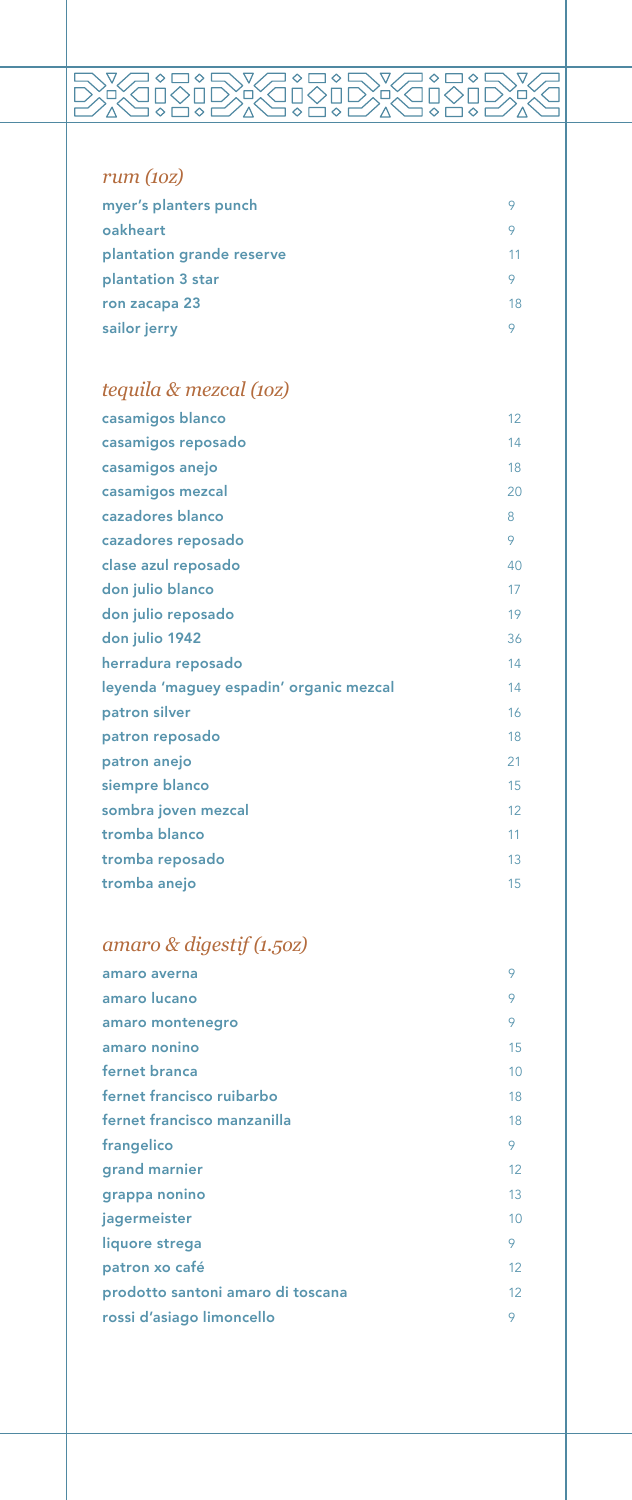# *vermouth & aperitif (1.5oz)*

Е  $\mathbb D$ Г

| aperol                    | 9  |
|---------------------------|----|
| campari                   | 10 |
| cynar                     | 9  |
| dolin dry                 | 9  |
| dolin sweet               | 9  |
| lillet blanc              | 9  |
| st. germain               | 14 |
|                           |    |
| anise $(1.50z)$           |    |
| arak al shallal           | 9  |
| lucid absinthe superieure | 18 |

XGISIBXGISIBXGISIBXG

| luxardo sambuca |    |
|-----------------|----|
| taffel akvavit  | 10 |
| ricard pastis   | 10 |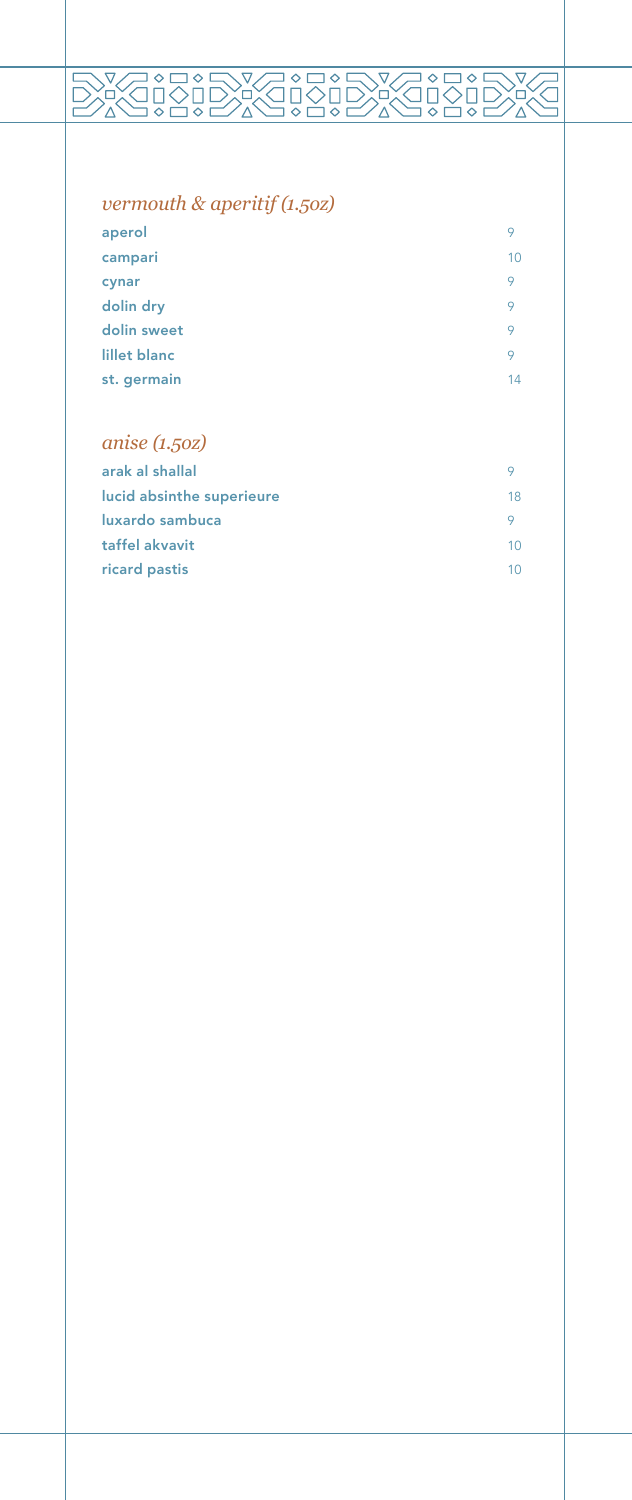